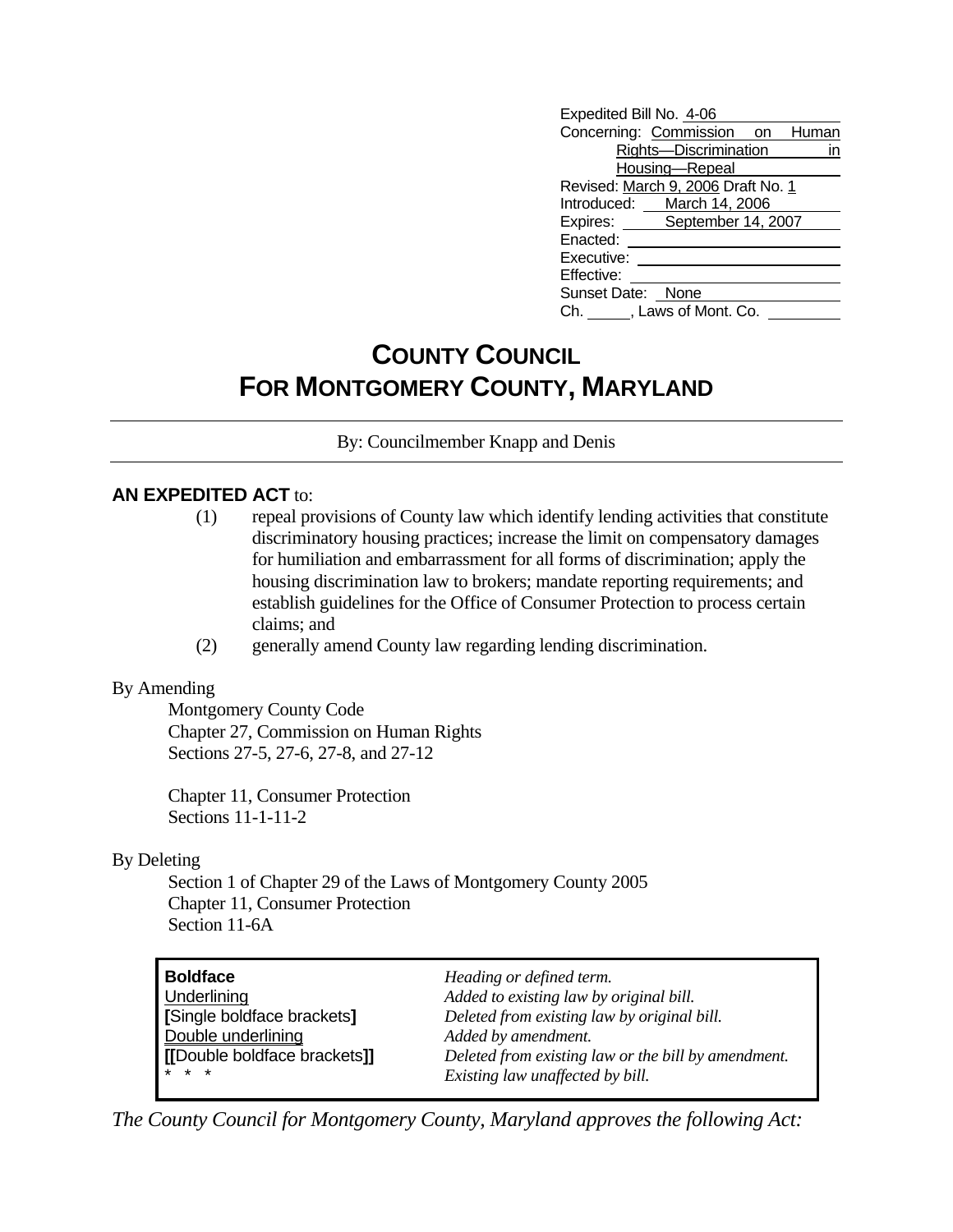## 1 **Sec. 1. Section 1 of Chapter 29 of the Laws of Montgomery County 2005 is repealed:**

2 **[Sec. 1. Findings and purpose.** 

3 Studies show that discriminatory lending practices have increased in the last few 4 years and that some lenders aggressively market high-cost home loans with exorbitant and 5 unnecessary fees and engage in other unfair credit practices that strip families of the equity 6 in their homes.

7 Discriminatory lending practices impair the economic strength of County 8 homeowners, families, and neighborhoods.

9 It is the intent of the County Council to prevent discriminatory lending practices 10 directed at households because of their race, color, religious creed, ancestry, national origin, 11 sex, marital status, disability, presence of children, family responsibilities, source of income, 12 sexual orientation, or age. Some indicators of discriminatory lending practices include, but 13 are not limited to:

- 
- 14 (1) marketing or refinancing mortgages that a borrower cannot afford to repay 15 based on income and credit levels;
- 16 (2) charging abusive prepayment penalties;
- 17 (3) financing excessive points and fees;
- 18 (4) steering a borrower to a more expensive mortgage by any of the following 19 activities: discouraging a person from a mortgage loan with more favorable 20 terms; directing a person away from a housing or mortgage loan product, 21 program, or service with more favorable terms; offering more limited 22 mortgage loan opportunities or less favorable mortgage loan terms; or 23 delaying a mortgage loan application or approval; and
- 
- 24 (5) financing single premium credit insurance.

25 In the County, studies have shown that subprime mortgages are disproportionately 26 offered to and entered into by minority homeowners. Although not all subprime loans are 27 the product of discriminatory lending practices, studies demonstrate that a substantial 28 percentage of people with subprime loans could qualify for loans with more favorable terms. 29 The purpose of this legislation is not to restrict the subprime lending market, but to identify 30 and regulate mechanisms, policies, or terms that discriminate against protected classes of 31 individuals.**]** 

32 **Sec. 2. Sections 27-4, 27-5, 27-6, 27-8, and 27-12 are amended as follows:**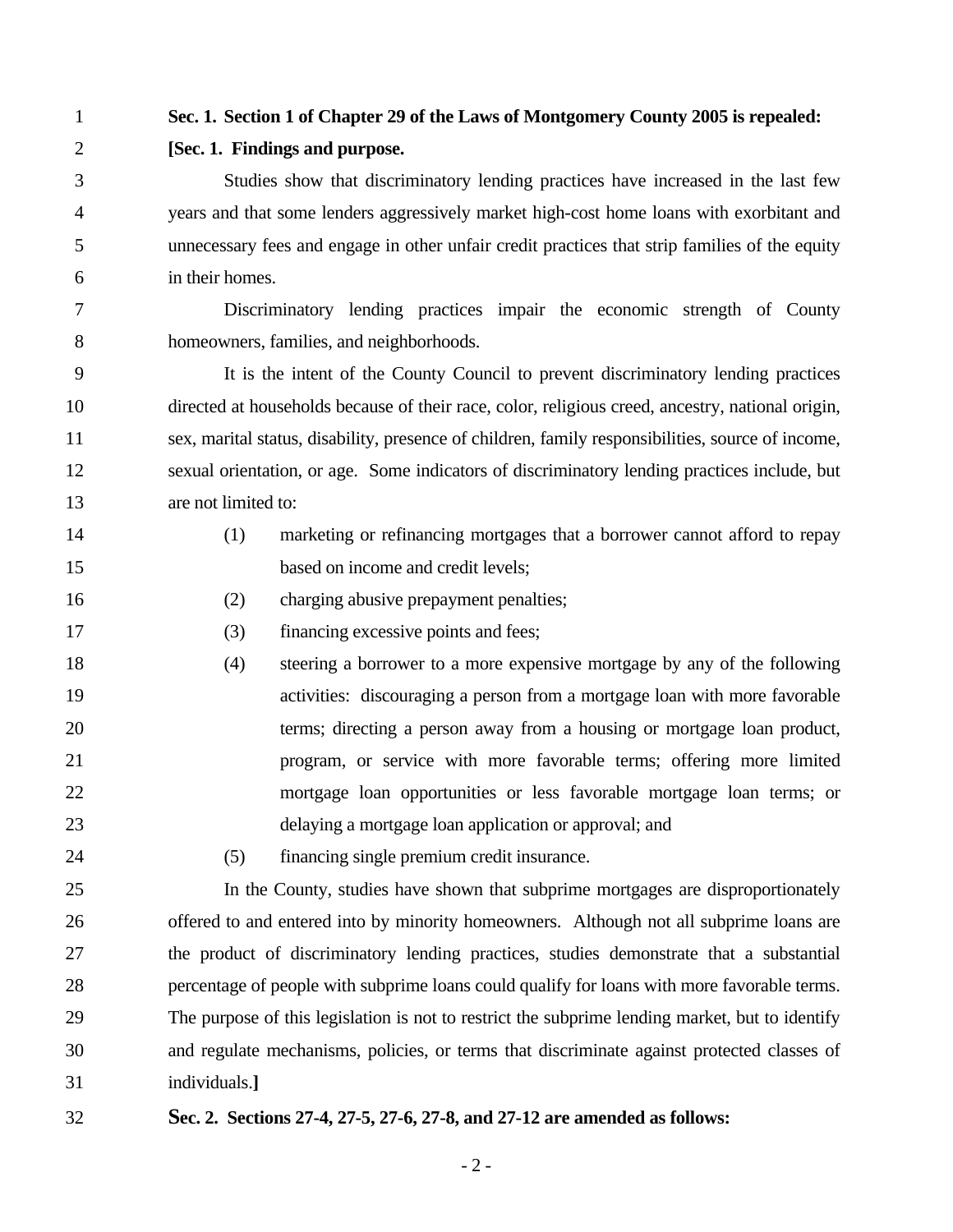| 33 | $27-4.$   |       |                   |     | <b>Commission staff and Office of Human Rights.</b>                                    |
|----|-----------|-------|-------------------|-----|----------------------------------------------------------------------------------------|
| 34 |           | (a)   |                   |     | The executive director of the Commission heads the Office of Human Rights and          |
| 35 |           |       |                   |     | must assist the Commission to implement this article.                                  |
| 36 |           |       |                   |     | $\ast$<br>*<br>*                                                                       |
| 37 |           | [(d)] |                   |     | The Office of Human Rights must educate County residents about discriminatory          |
| 38 |           |       |                   |     | lending practices through the use of literature, counseling, educational workshops, or |
| 39 |           |       |                   |     | public fora. The Office may work with the Commission for Women, the Office of          |
| 40 |           |       |                   |     | Consumer Protection, and any other government or non-government agency or              |
| 41 |           |       |                   |     | organization to identify and educate the public about discriminatory lending           |
| 42 |           |       | practices.]       |     |                                                                                        |
| 43 |           |       |                   |     |                                                                                        |
| 44 | $27 - 5.$ |       | Duties generally. |     |                                                                                        |
| 45 |           | (a)   |                   |     | The Commission must:                                                                   |
| 46 |           |       |                   |     | $\ast$<br>$\ast$<br>$\ast$                                                             |
| 47 |           |       | (11)              |     | Provide to the County Executive and County Council:                                    |
| 48 |           |       |                   | (A) | a quarterly written or oral report of Commission activities and                        |
| 49 |           |       |                   |     | recommendations within 30 days after each calendar quarter;                            |
| 50 |           |       |                   | (B) | an annual written report summarizing Commission activities, goals,                     |
| 51 |           |       |                   |     | needs, and recommendations promptly after each calendar year. [                        |
| 52 |           |       |                   |     | and                                                                                    |
| 53 |           |       |                   | (C) | by March 1 of each year, an annual written report, compiled by the                     |
| 54 |           |       |                   |     | Office of Human Rights, for the preceding calendar year detailing the                  |
| 55 |           |       |                   |     | number and type of housing discrimination complaints received                          |
| 56 |           |       |                   |     | under this Section, including the age, gender, and race of the                         |
| 57 |           |       |                   |     | complainant, the area where complainant resides, the decision of the                   |
| 58 |           |       |                   |     | Commission, and the type and amount of the penalty imposed. This                       |
| 59 |           |       |                   |     | report must also identify overall lending patterns in the County for                   |
| 60 |           |       |                   |     | prime and subprime loans as compiled from Home Mortgage                                |
| 61 |           |       |                   |     | Disclosure Act and Fair Housing Administration data. This report                       |
| 62 |           |       |                   |     | must be separate from the Commission's annual report.]                                 |
| 63 |           |       |                   |     | $\ast$<br>*<br>*                                                                       |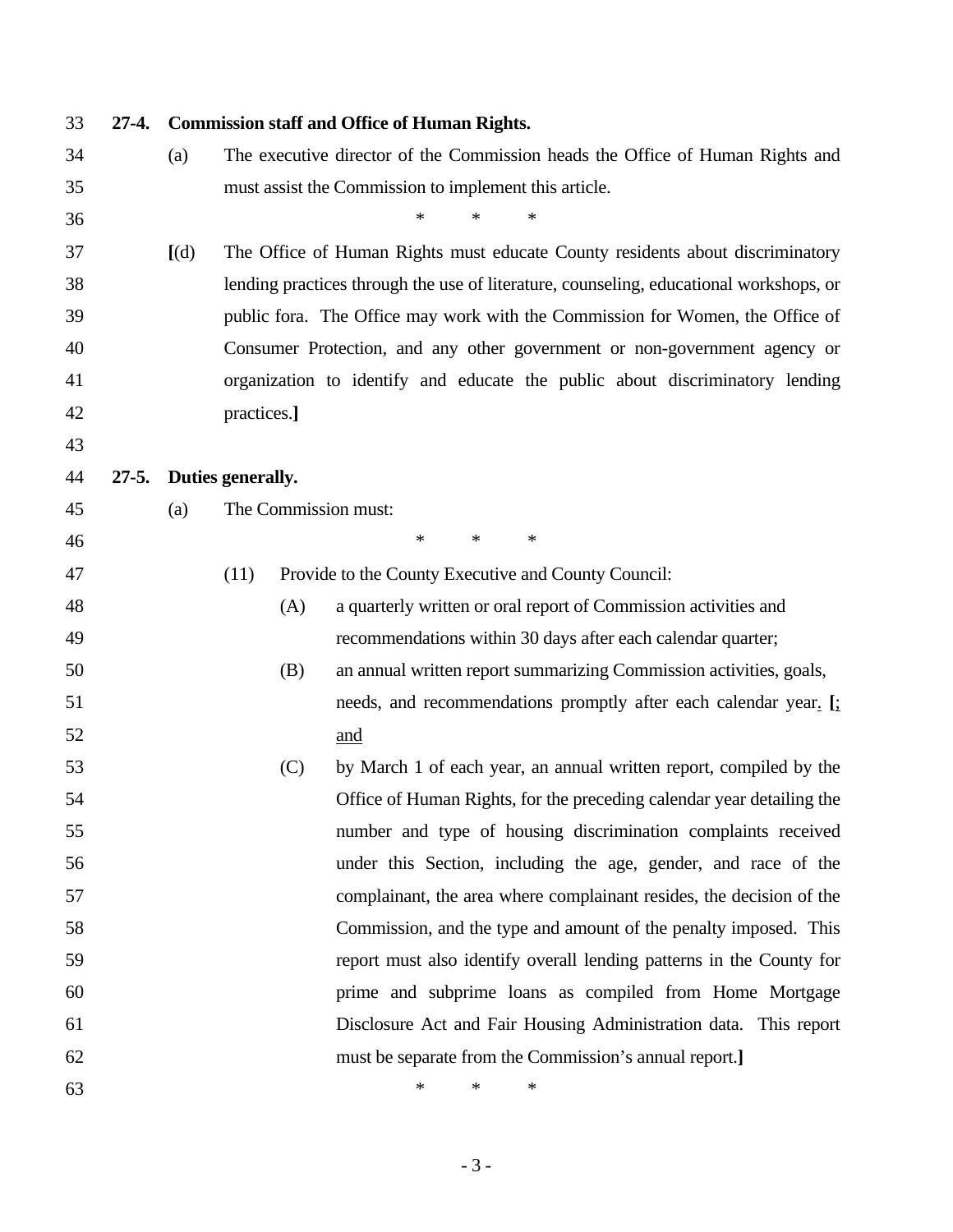- 64 **27-6. Definitions.**
- 65 The following words and phrases have the following meanings, unless the context indicates 66 otherwise:

67  $*$  \* \* \*

68 *Lending institution* means any bank, insurance company, savings and loan association, or 69 any other person or organization regularly engaged in the business of lending money or 70 guaranteeing loans. *Lending institution* includes a department, agency, or instrument of the 71 County or, to the extent allowed by law, of the federal, State, or local government, that lends 72 money or guarantees loans. 73 \* \* \* 74 **[***Mortgage loan* means the making of a loan or providing other financial assistance to 75 purchase, refinance, construct, improve, repair, or maintain a dwelling that is secured by real 76 property, or any other type of loan that is secured by a dwelling.**]** 77 *Person* means an individual; a legal entity; or a department agency, or instrument of the 78 County, or to the extent allowed by law, of federal, State, or local government. **[**A lending 79 institution, including any bank, insurance company, savings and loan association, or other 80 organization regularly engaged in the business of lending money, brokering money, or 81 guaranteeing loans, is a person.**]** 82  $*$  \* \* \* 83 **27-8. Penalties and relief.**  84 (a) *Damages and other relief for complainant*. After finding a violation of this Article, 85 the case review board may order the payment of damages (other than punitive 86 damages) and any other relief that the law and the facts warrant, such as: 87 (1) compensation for: 88 (A) reasonable attorney's fees; 89 (B) property damage; 90 (C) personal injury; 91 (D) unreimbursed travel or other reasonable expenses; 92 (E) **[**damages not exceeding \$500,000**]** up to \$5,000 for humiliation and 93 embarrassment, based on the nature of the humiliation and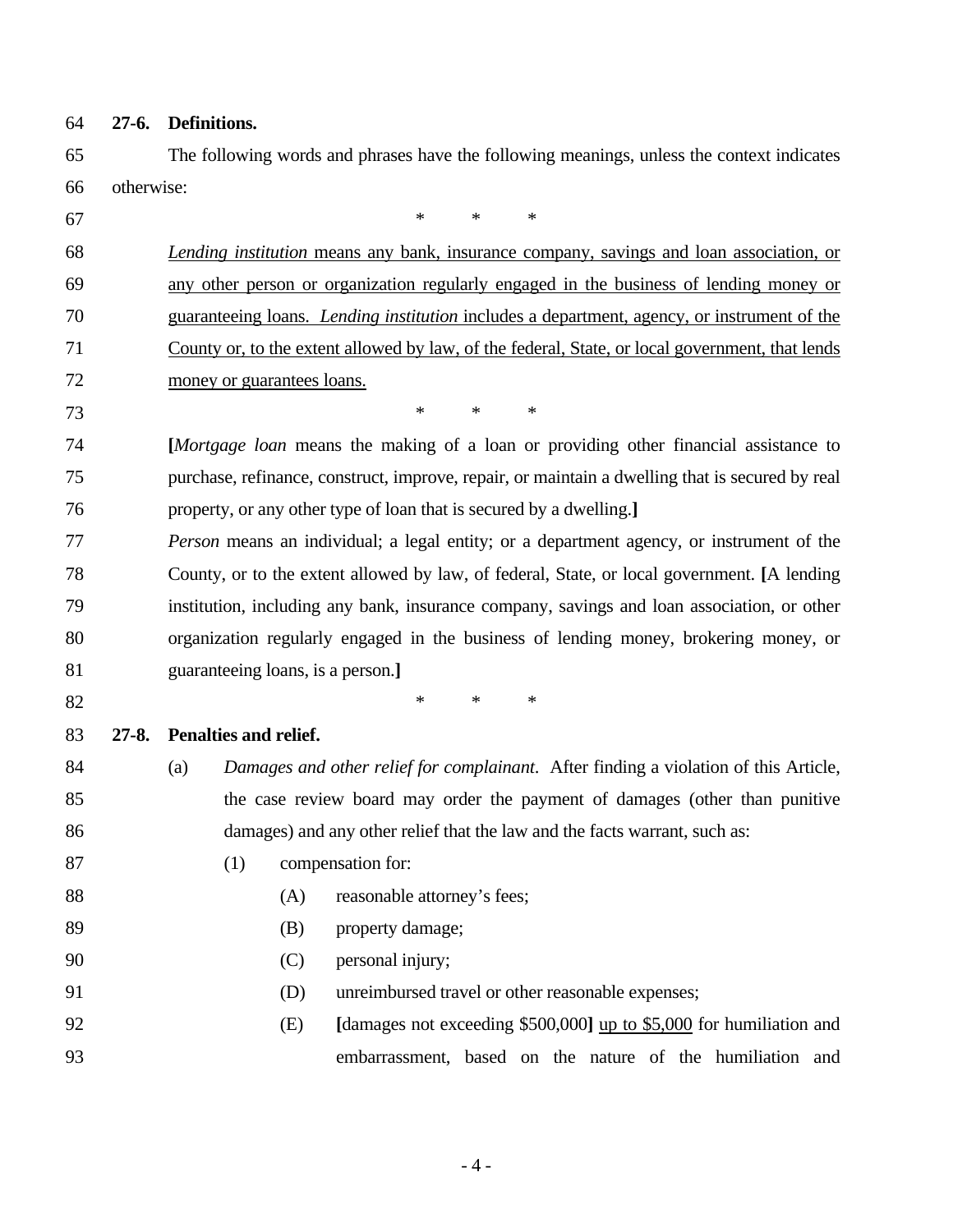| 94  |                                          |          |              | embarrassment, including its severity, duration, frequency, and                           |
|-----|------------------------------------------|----------|--------------|-------------------------------------------------------------------------------------------|
| 95  |                                          |          |              | breadth of observation by others;                                                         |
| 96  |                                          |          | $[$ (F)      | financial losses resulting from the discriminatory act; and                               |
| 97  |                                          | [(G)](F) |              | interest on any damages from the date of the discriminatory act, as                       |
| 98  |                                          |          |              | provided in subsection (c).                                                               |
| 99  |                                          | (2)      |              | equitable relief to prevent the discrimination and otherwise effectuate the               |
| 100 |                                          |          |              | purposes of this Chapter;                                                                 |
| 101 |                                          | (3)      |              | consequential damages, such as lost wages from employment discrimination                  |
| 102 |                                          |          |              | or higher housing costs from housing discrimination, for up to 2 years after              |
| 103 |                                          |          |              | the discrimination, not exceeding the actual difference in expenses or                    |
| 104 |                                          |          |              | benefits that the complainant realized while seeking to mitigate the                      |
| 105 |                                          |          |              | consequences of the discrimination (such as income from alternate                         |
| 106 |                                          |          |              | employment or unemployment compensation following employment                              |
| 107 |                                          |          |              | discrimination); and                                                                      |
| 108 |                                          | (4)      |              | any other relief that furthers the purposes of this Article or is necessary to            |
| 109 |                                          |          |              | eliminate the effects of any discrimination prohibited under this Article.                |
| 110 |                                          |          |              | *<br>∗<br>*                                                                               |
| 111 | 27-12. Discriminatory housing practices. |          |              |                                                                                           |
| 112 | (a)                                      |          |              | A person must not, because of race, color, religious creed, ancestry, natural origin,     |
| 113 |                                          |          |              | sex, marital status, disability, presence of children, family responsibilities, source of |
| 114 |                                          |          |              | income, sexual orientation, or age:                                                       |
| 115 |                                          |          |              | (1) refuse, or refuse to negotiate, to sell, broker, appraise, lease, sublease, rent,     |
| 116 |                                          |          |              | assign, or otherwise transfer the title, leasehold, or other interest in any              |
| 117 |                                          |          | housing;     |                                                                                           |
| 118 |                                          | (2)      |              | represent that housing is not available for inspection, sale, lease, sublease,            |
| 119 |                                          |          |              | rental, assignment, or other transfer when it is available;                               |
| 120 |                                          | (3)      |              | otherwise deny or withhold any housing from any person;                                   |
| 121 |                                          | (4)      |              | include in the terms, conditions, or privileges of any sale, lease, sublease,             |
| 122 |                                          |          |              | rental, assignment, or other transfer of any housing, any clause, condition, or           |
| 123 |                                          |          |              | restriction discriminating against any person in the use or occupancy of that             |
| 124 |                                          |          | housing; and |                                                                                           |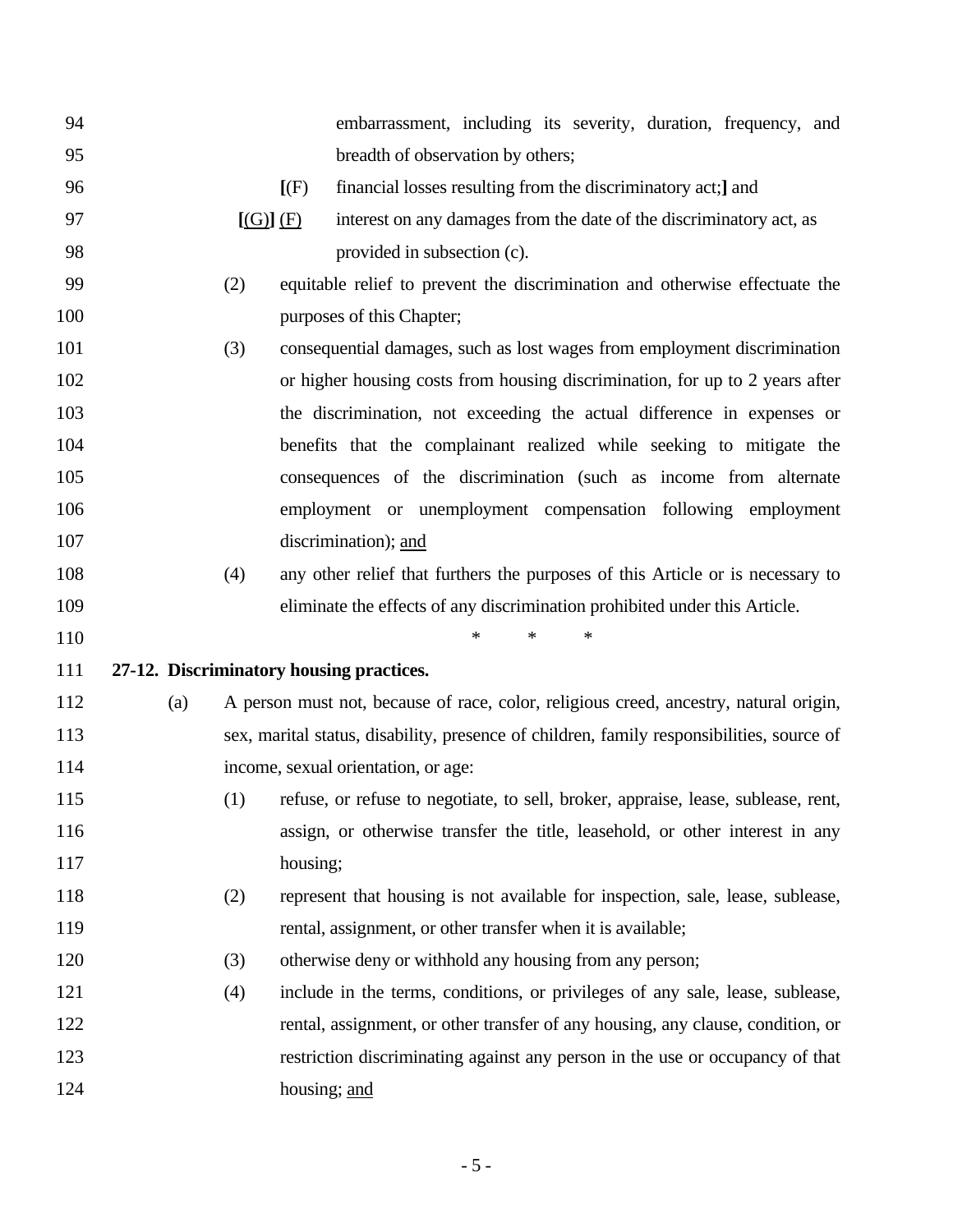| 125 |     | (5) |                      | discriminate in the furnishing of any facilities, repairs, improvements, or              |
|-----|-----|-----|----------------------|------------------------------------------------------------------------------------------|
| 126 |     |     |                      | services, or in the terms, conditions, privileges, or tenure of occupancy of             |
| 127 |     |     | any person.          |                                                                                          |
| 128 | (b) |     |                      | A [person] lending institution must not, because of race, color, religious creed,        |
| 129 |     |     |                      | ancestry, national origin, sex, marital status, disability, presence of children, family |
| 130 |     |     |                      | responsibilities, source of income, sexual orientation, or age, discriminate in:         |
| 131 |     | (1) |                      | lending [or brokering] money;                                                            |
| 132 |     | (2) |                      | guaranteeing [, servicing, or purchasing] loans;                                         |
| 133 |     | (3) |                      | accepting a deed of trust or mortgage;                                                   |
| 134 |     | (4) |                      | making available funds for the purchase, acquisition, construction, alteration,          |
| 135 |     |     |                      | rehabilitation, repair, or maintenance of any housing;                                   |
| 136 |     | (5) |                      | fixing the rates, terms, conditions, or provisions of any financial assistance;          |
| 137 |     |     | <b>or</b>            |                                                                                          |
| 138 |     | (6) |                      | extending any other service in connection with housing finance.                          |
| 139 | (c) |     |                      | Without limiting the general application of Subsection (b), a person must not,           |
| 140 |     |     |                      | because of race, color, religious creed, ancestry, national origin, sex, marital status, |
| 141 |     |     |                      | disability, presence of children, family responsibilities, source of income, sexual      |
| 142 |     |     | orientation, or age: |                                                                                          |
| 143 |     | (1) |                      | Engage in steering, which means:                                                         |
| 144 |     |     | (A)                  | restricting or attempting to restrict a person's choices because of                      |
| 145 |     |     |                      | factors other than a person's income or credit level in connection                       |
| 146 |     |     |                      | with seeking, negotiating, buying, or renting a dwelling, including                      |
| 147 |     |     |                      | seeking a mortgage loan for a dwelling;                                                  |
| 148 |     |     | (B)                  | discouraging a person from a particular mortgage loan with more                          |
| 149 |     |     |                      | favorable terms if the person may qualify for that particular mortgage                   |
| 150 |     |     |                      | loan;                                                                                    |
| 151 |     |     | (C)                  | directing a person away from a housing or mortgage loan product,                         |
| 152 |     |     |                      | program, or service with more favorable terms if the person may                          |
| 153 |     |     |                      | qualify for that particular product, program, or service; or                             |
| 154 |     |     | (D)                  | offering less favorable mortgage loan terms than would otherwise be                      |
| 155 |     |     |                      | offered;                                                                                 |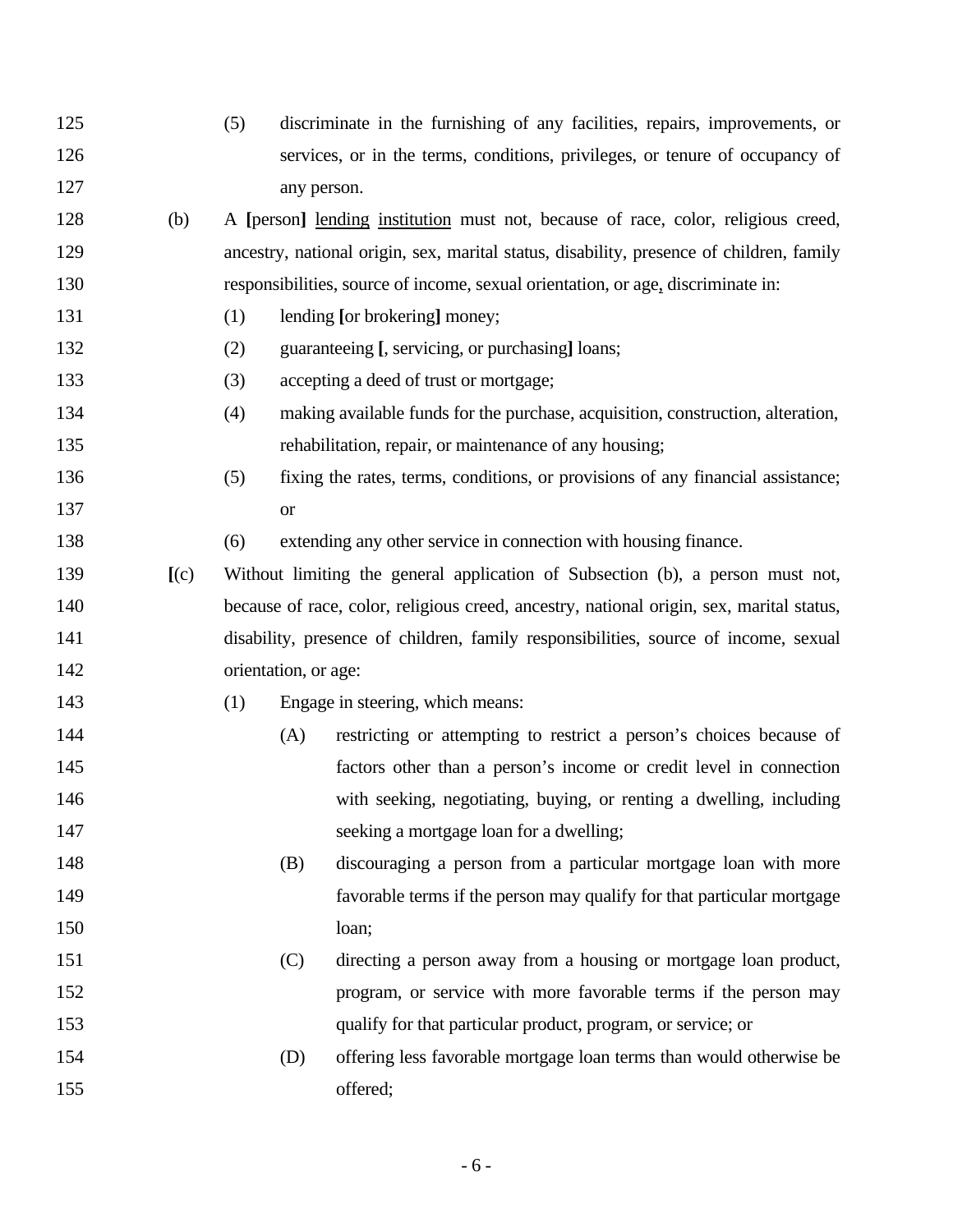| 156 | (2)                            |     | Make available a mortgage loan which:                                                               |  |
|-----|--------------------------------|-----|-----------------------------------------------------------------------------------------------------|--|
| 157 |                                | (A) | includes the financing of single premium credit life insurance;                                     |  |
| 158 |                                | (B) | provides for excessive upfront points, excessive fees, or excessive                                 |  |
| 159 |                                |     | prepayment penalties; or                                                                            |  |
| 160 |                                | (C) | provides compensation paid directly or indirectly to a person from                                  |  |
| 161 |                                |     | any source.]                                                                                        |  |
| 162 | [(d)] (c) (1)                  |     | A person must not:                                                                                  |  |
| 163 |                                | (A) | publish or circulate, or cause to be published or circulated, any                                   |  |
| 164 |                                |     | housing notice, statement, listing, or advertisement;                                               |  |
| 165 |                                | (B) | announce a policy, or use any form of application for the purchase,                                 |  |
| 166 |                                |     | lease, rental, or financing of any housing; or                                                      |  |
| 167 |                                | (C) | make any record or formal business inquiry in connection with the                                   |  |
| 168 |                                |     | prospective purchase, lease, rental, or financing of any housing;                                   |  |
| 169 |                                |     | indicating that race, color, religious creed, ancestry, national origin, sex,                       |  |
| 170 |                                |     | marital status, disability, presence of children, family responsibilities, source                   |  |
| 171 |                                |     | of income, sexual orientation, or age could influence or affect any act                             |  |
| 172 |                                |     | described in subsections (a)[,] $\underline{\text{and}}$ (b)[, and (c)].                            |  |
| 173 |                                |     | *<br>∗<br>*                                                                                         |  |
| 174 | $[(e)]$ (d) A person must not: |     |                                                                                                     |  |
| 175 |                                |     | $\ast$<br>$\ast$<br>∗                                                                               |  |
| 176 | $[(f)]$ (e) A person must not: |     |                                                                                                     |  |
| 177 |                                |     | ∗<br>*<br>∗                                                                                         |  |
| 178 |                                |     | $[(g)]$ (f) A person must not retaliate against a person for:                                       |  |
| 179 |                                |     | *<br>*<br>*                                                                                         |  |
| 180 |                                |     | $[(h)]$ (g) A person, must not because of race, color, religious creed, ancestry, national origin,  |  |
| 181 |                                |     | ∗<br>*<br>*                                                                                         |  |
| 182 |                                |     | $[(i)]$ (h) A person must not discriminate against a person with a disability in the sale or rental |  |
| 183 |                                |     | of housing such as by:                                                                              |  |
| 184 |                                |     | $\ast$<br>∗<br>∗                                                                                    |  |
| 185 |                                |     | Sec. 3. Sections 11-1 and 11-2 are amended as follows and Section 11-6A is deleted:                 |  |
| 186 | 11-1. Definitions.             |     |                                                                                                     |  |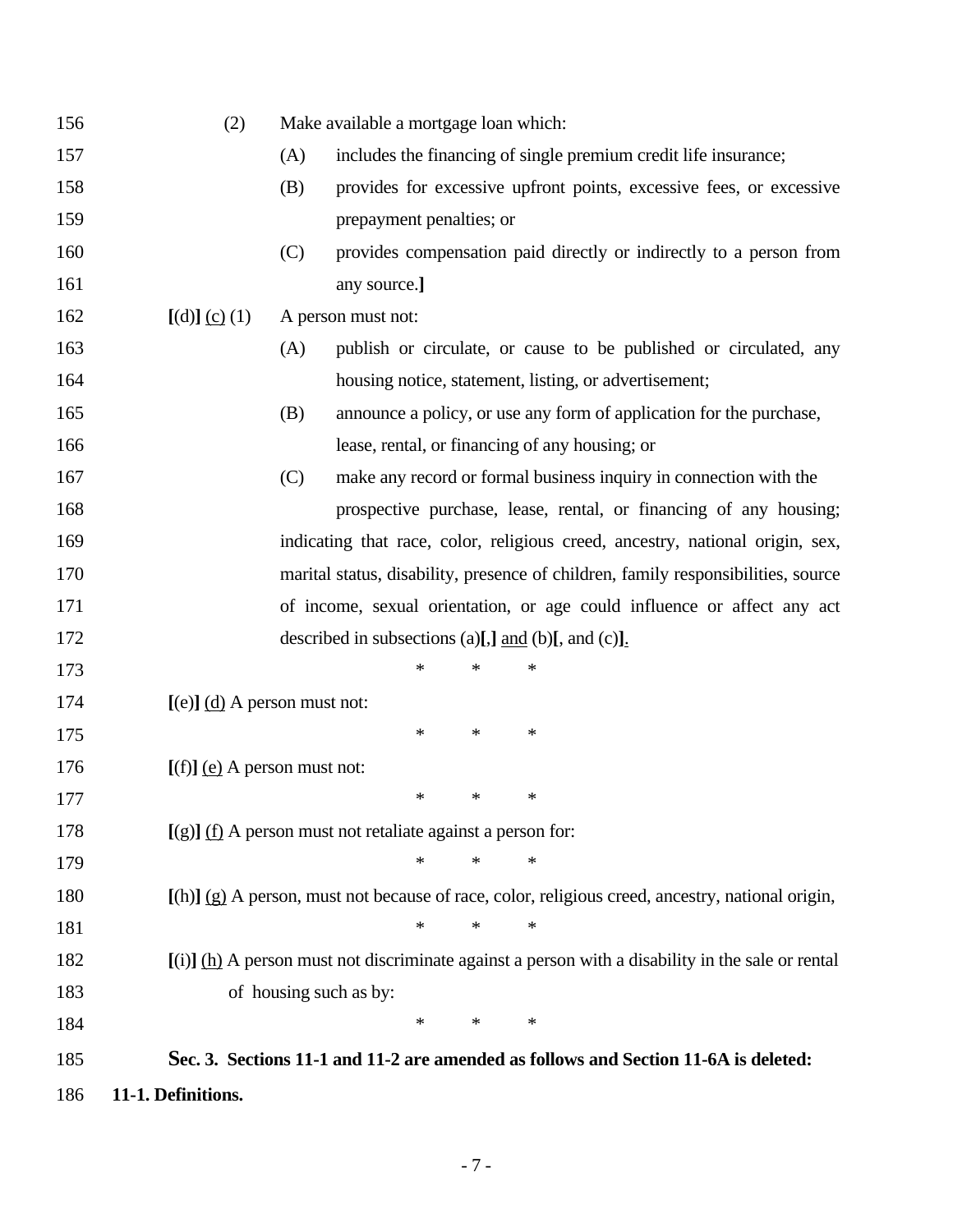| 187 |             | In this Chapter, the following words and phrases have the following meanings:                        |
|-----|-------------|------------------------------------------------------------------------------------------------------|
| 188 |             | $\ast$<br>$\ast$<br>$\ast$                                                                           |
| 189 |             | [Predatory or abusive lending practice: Any representation or marketing practice that is             |
| 190 |             | intended to misrepresent terms or mislead a consumer about the value of financing or buying real     |
| 191 |             | estate, consumer goods, or consumer services.]                                                       |
| 192 |             | ∗<br>*<br>*                                                                                          |
| 193 |             | 11-2. Office of Consumer Protection.                                                                 |
| 194 |             | The Office has the following duties, powers, and authority:                                          |
| 195 |             | $\ast$<br>*<br>*                                                                                     |
| 196 | (n)         | To undertake activities and establish procedures to identify, and assist consumers                   |
| 197 |             | with respect to, any discriminatory, predatory, or abusive lending practice.]                        |
| 198 | $[11-6A.$   | Discriminatory, predatory, or abusive lending practices.                                             |
| 199 |             | A consumer who is concerned about a potentially discriminatory, predatory, or abusive                |
| 200 |             | lending practice in the County may file a written request for assistance with the Office of Consumer |
| 201 | Protection. |                                                                                                      |
| 202 | (a)         | Within 20 business days after receiving a written request with all supporting                        |
| 203 |             | documentation, the Office must review the request.                                                   |
| 204 | (b)         | Upon reviewing the request, the Office must either:                                                  |
| 205 |             | advise the consumer to file a complaint with the Office if a potential<br>(i)                        |
| 206 |             | violation of Chapter 11 or Chapter 27 exists;                                                        |
| 207 |             | assist the consumer in filing a complaint with the appropriate government<br>(ii)                    |
| 208 |             | office or agency that has jurisdiction; or                                                           |
| 209 |             | provide the consumer with information, education, counseling, or a referral<br>(iii)                 |
| 210 |             | to an appropriate outside agency, group, or organization.                                            |
| 211 | (c)         | The Office, in assisting a consumer with filing a complaint, may consult with any                    |
| 212 |             | appropriate federal, state, county, or quasi-governmental office or agency. If the                   |
| 213 |             | Office assists a consumer in filing a complaint with another agency, the Office must                 |
| 214 |             | contact the appropriate agency within 45 business days after the referral to determine               |
| 215 |             | the status of the complaint, and must forward this information to the consumer.                      |